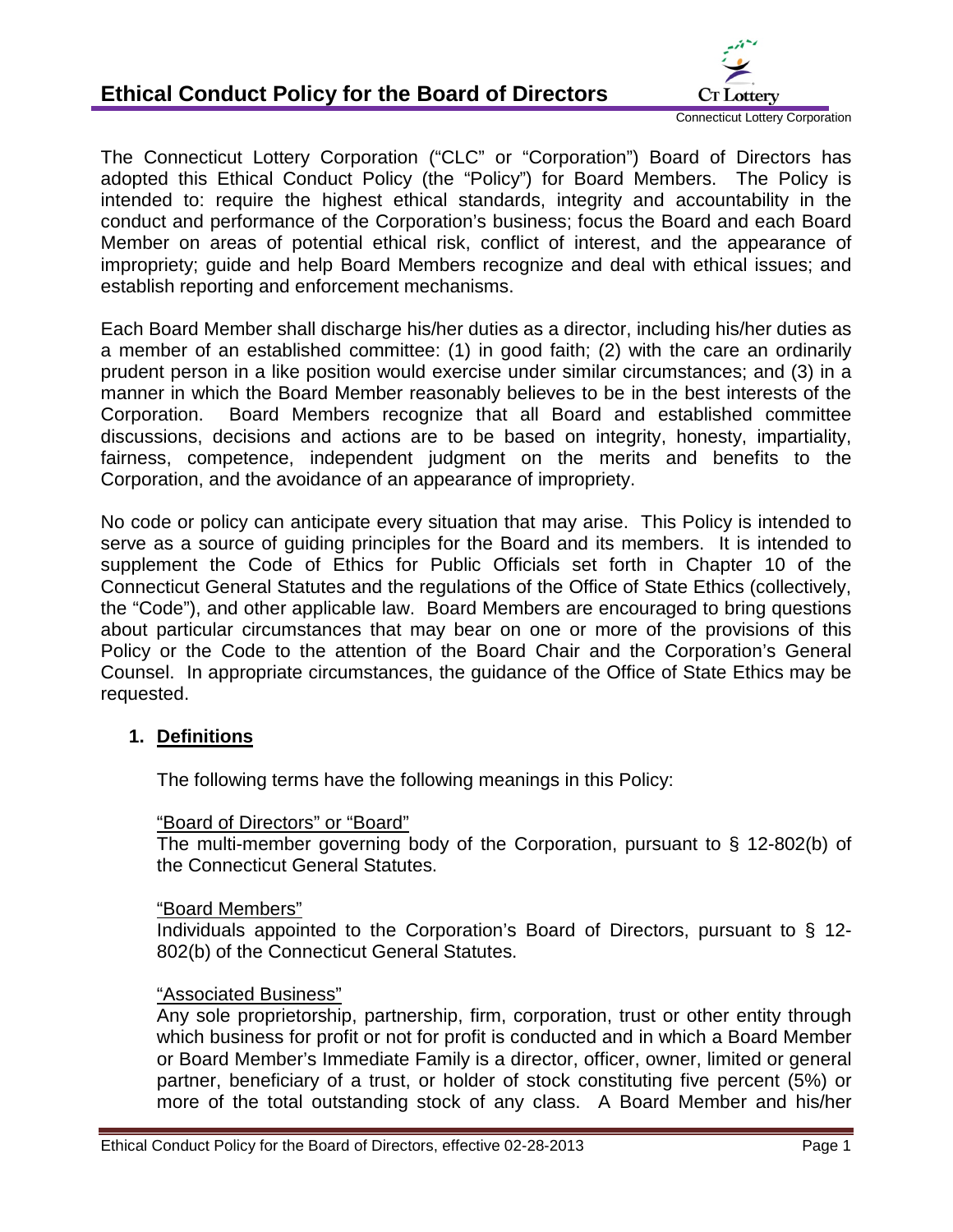Immediate Family shall not be deemed to be affiliated with or part of an Associated Business solely by virtue of such individual's service as an unpaid director or officer of a not for profit entity.

## "Code"

The Code of Ethics for Public Officials set forth in Chapter 10 of the Connecticut General Statutes and the regulations of the Office of State Ethics promulgated under the Code.

## "Confidential Information"

Any information not available to the public, whether prepared by the Corporation or received by the Corporation from third parties shall be considered Confidential Information. Confidential Information includes, but is not limited to, personal information that is capable of being associated with a particular individual or entity through one or more identifiers such as a social security number, driver's license number, federal employer's identification number, medical information, tax registration number, or health insurance identification number. It also includes trade secrets and proprietary information related to the Corporation's business and operations, such as but not limited to strategic goals and related implementation plans; sales, marketing and advertising plans; intellectual property; and ticket validation and other security protocols or plans. Confidential Information may be contained in any form (e.g., written, electronic, digital, photographic, tape recorded, or orally transmitted (e.g., conversations or negotiations)).

## "Financial Interest"

Any interest that yields or has the potential for yielding, directly or indirectly, a monetary or other financial gain, advantage, benefit, loss or detriment.

### "Immediate Family"

Individuals residing in the Board Member's household related by blood, adoption, marriage, domestic partnership, or civil union.

### "Personal Interest"

Any interest that is incompatible with the proper discharge of one's official duties or that would impair one's independence of judgment or action in the performance of such duties. Such interest imperils or reasonably appears to imperil the openmindedness and sense of fairness that a Board Member is required to possess because it is either an interest in the subject matter or in a relationship, or a personal bias, interest or prejudice.

### **2. Confidential Information**

In the course of their association with the Corporation, Board Members may have access to Confidential Information. No Board Member shall disclose, for any reason, any Confidential Information acquired by the Board Member in connection with the Board Member's official duties or association with the Corporation. No Board Member shall use or permit the use of Confidential Information to advance the Personal Interests or Financial Interests of the Board Member, an Immediate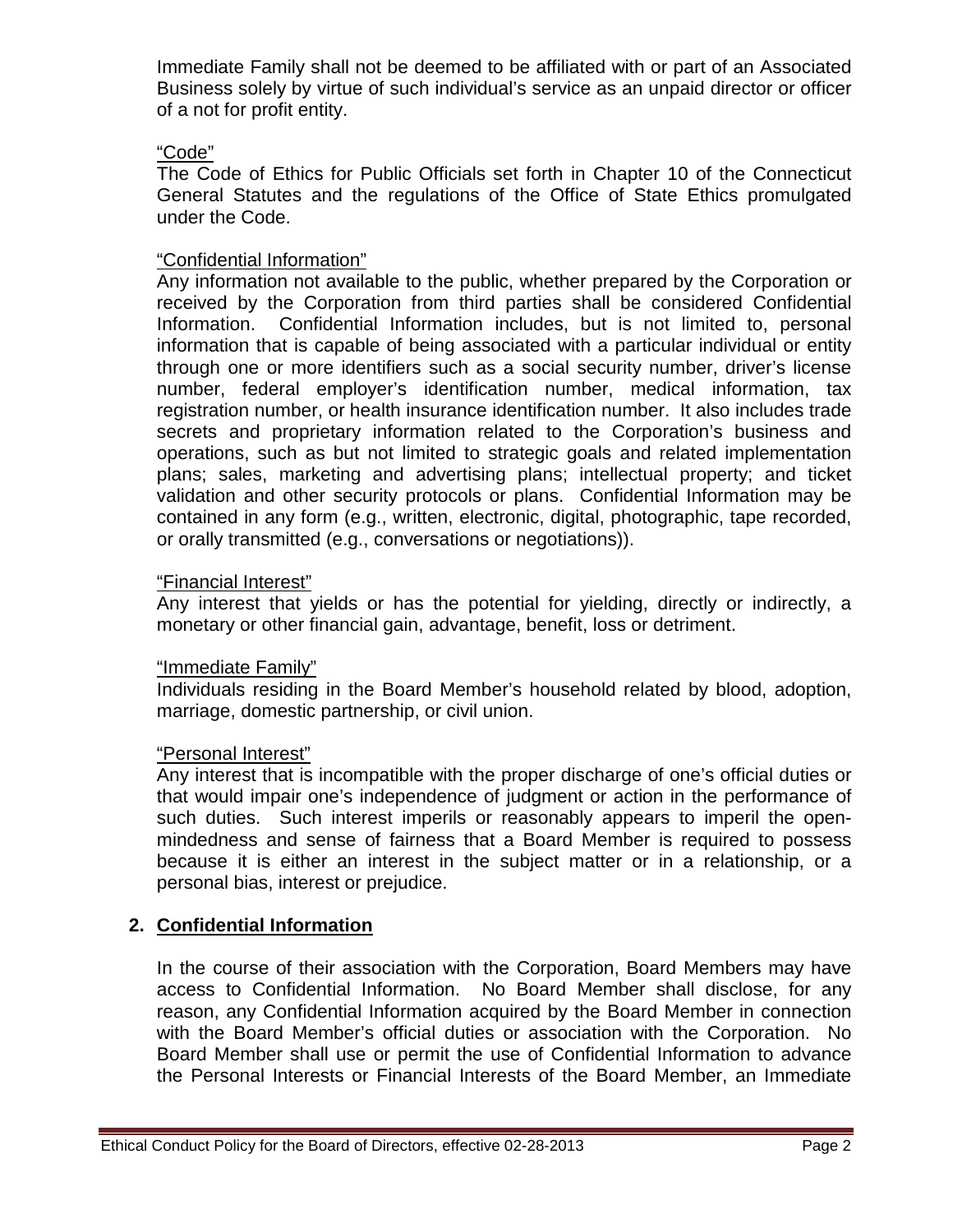Family member, an Associated Business, or any other individual or entity. These prohibitions apply even after membership on the Board has ended.

## **3. Gifts**

The Code generally prohibits Board Members from soliciting or accepting gifts from certain donors, including but not limited to individuals or entities doing or seeking to do business with the CLC, and registered lobbyists or their representatives. A "gift" is anything of value that a Board Member (or, in certain circumstances, his/her Immediate Family) receives and for which the Board Member or Immediate Family Member has not given consideration of equal or greater value (i.e., pay for the item/service). The Code contains certain dollar limits and also sets forth certain exceptions to the definition of "gift," including for major life events such as, but not limited to, the birth or adoption of a child, a wedding, and retirement from State service.

## **4. Influence and Ex Parte Communications Regarding Procurement Solicitations**

The Corporation will provide Board Members with written notice when the Corporation both issues and concludes a public procurement solicitation (i.e., a Request for Proposals, an Invitation to Bid, a Request for Qualifications, or similar competitive bidding solicitation).

From notice of the issuance of the solicitation until notice of the conclusion of the solicitation process, Board Members must:

- avoid and refrain from all non-essential contact with any vendor except (a) such contacts as may be necessary during the solicitation process if the Board Member also serves as a member of the solicitation Evaluation Committee, and (b) routine contact as may be required in connection with existing contracts; and
- avoid and refrain from any ex parte communication pertaining to the solicitation and selection with any individual or entity involved, or reasonably expected to be involved, in the procurement solicitation, except if such ex parte communication is in the normal course of such Board Member's outside business or professional responsibilities and, in that event, such ex parte communication shall be strictly limited to the Board Member's outside business or professional responsibilities and shall not include any discussion related to the procurement solicitation.

For purpose of this section, a "vendor" includes all management and staff of persons or entities expected to submit a response to the procurement solicitation, as well as any consultant, lobbyist, agent or advisor to any such vendor; and "entity" includes all directors, officers, employees, agents and representatives working for or on behalf of the entity.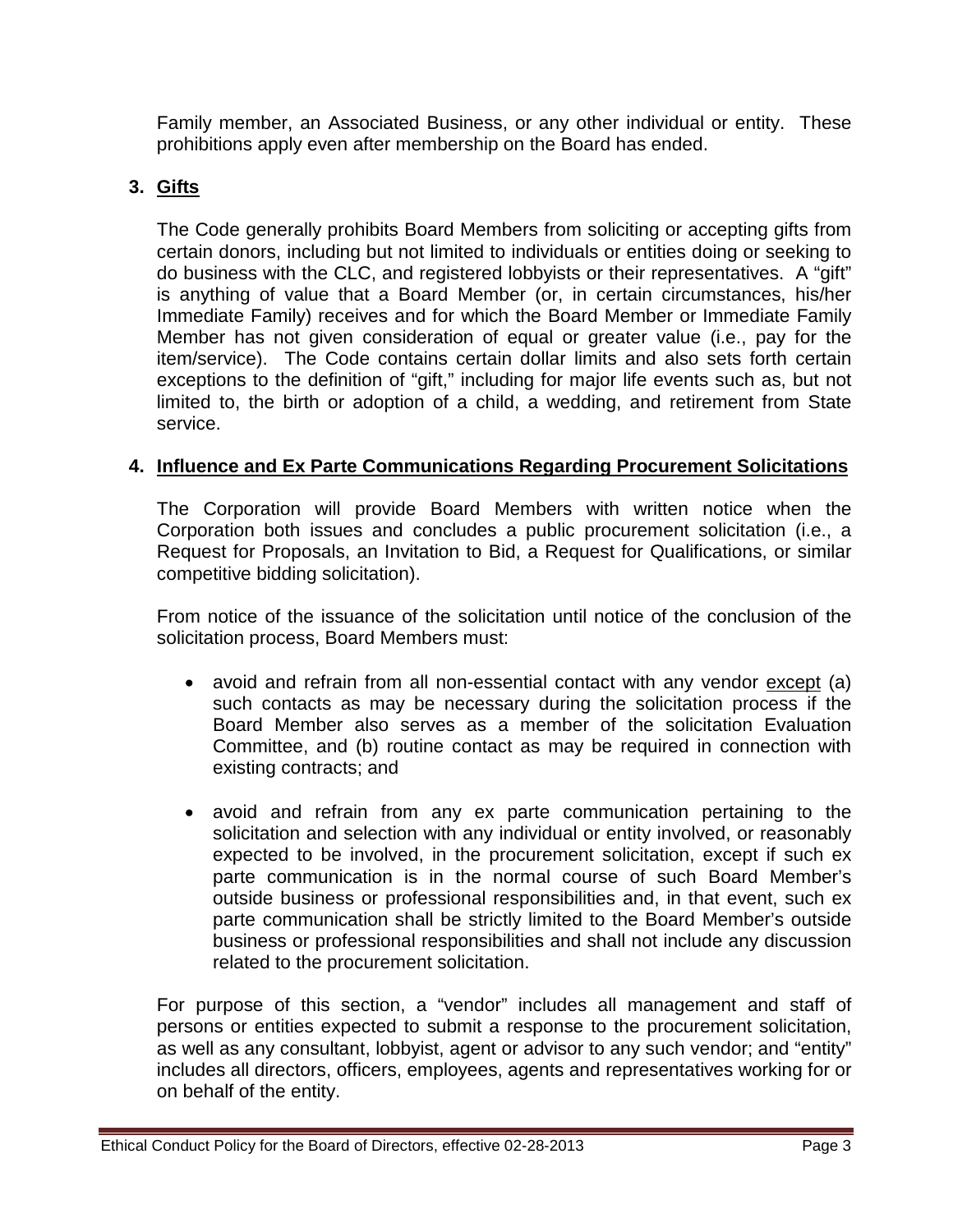These prohibitions do not diminish the Board's rights or obligations under the CLC's Purchasing Policy or affect the Board's right to contract directly on the Board's behalf.

## **5. Conflicts of Interest**

The confidence of the public and other stakeholders in the discussions, recommendations and other actions of the Board and its established committees requires that Board Members avoid both actual and potential conflicts of interest and situations that might give the appearance of a conflict of interest. In determining whether an actual or potential conflict of interest exists, a Board Member must evaluate the facts and effect of the particular action on the Financial Interest or Personal Interest of the Board Member, Immediate Family member, or Associated Business.

## **6. Disclosure of Conflicts of Interest**

A Board Member must disclose promptly and fully his/her actual or potential conflict of interest.

A Board Member having an actual conflict of interest shall promptly disclose such conflict to (a) the Board Chairperson or, in the event of his/her conflict or unavailability, the Vice-Chairperson, and (b) the Corporation's President and Chief Executive Officer. A Board Member who has an actual conflict of interest shall recuse himself/herself and shall not discuss, participate in, deliberate on, vote on, or take any other action as a member of the Board or an established committee with respect to such matter. The fact of such recusal shall be noted in the minutes of each Board or established committee meeting concerning such matter.

A Board Member who has a potential conflict of interest shall promptly either (a) recuse himself/herself from discussing, participating in, deliberating on, voting on, or taking any other action as a member of the Board or an established committee concerning the matter, which recusal shall be noted in the minutes of each Board or established committee meeting concerning such matter; or (b) submit to (i) the Board Chairperson or, in the event of his/her conflict or unavailability, the Vice-Chairperson, and (ii) the Corporation's President and Chief Executive Officer a detailed written statement describing the matter requiring action and the nature of the potential conflict and explaining why, despite the potential conflict, such Board Member is able to vote and otherwise participate in the matter fairly, objectively, and in the Corporation's best interest. Nothing in this Policy shall prohibit a Board member who has a potential conflict of interest from stating his/her position or answering questions regarding such matter upon the request of another Board Member, unless the Board Member has recused himself/herself.

A Board Member who has recused himself/herself shall leave the room during any discussion and vote on the matter at hand, shall not participate in such discussion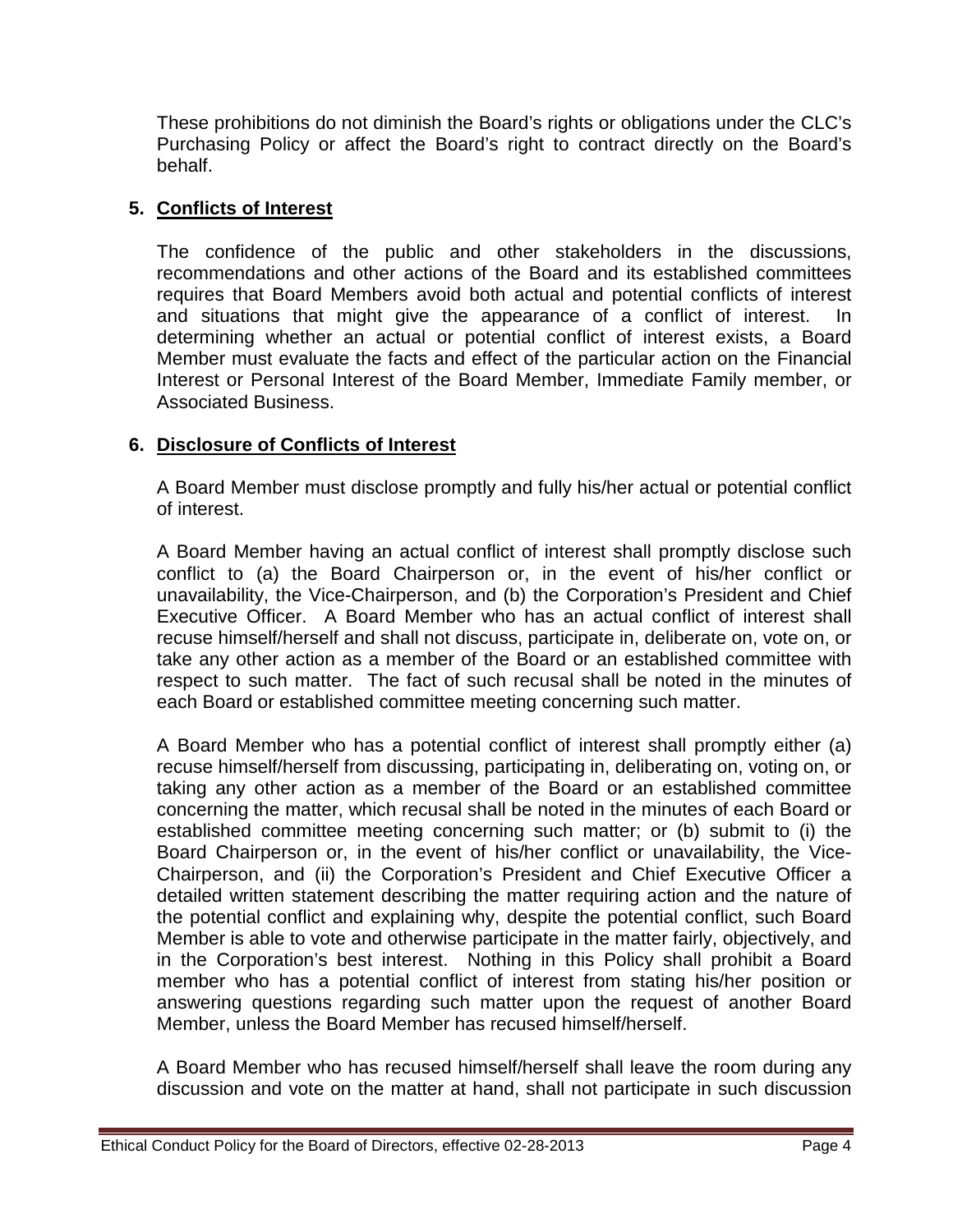and vote, and shall not have access to non-public or otherwise confidential information related to the matter at hand.

The Board Chairperson or, in the event of his/her conflict or unavailability, the Vice-Chairperson may seek an opinion from the CLC's General Counsel, outside legal counsel and/or, as applicable, the Office of State Ethics in connection with any actual or potential conflict of interest or other potential violation of the Code or this Policy.

### **7. Enforcement**

The Board Chairperson, in his/her sole discretion, may refer any potential violation of this Policy or the Code to the appropriate authority, including but not limited to the Office of State Ethics.

### **8. Gaming Participation**

To avoid the appearance of impropriety and in accordance with Connecticut General Statutes § 12-811(b), all Board Members and their Immediate Family members are prohibited from participating in or sharing in the winnings from any CLC lottery game. Because of this prohibition, no such individual shall purchase or redeem in Connecticut or in any other state or jurisdiction tickets for any CLC or multi-jurisdictional lottery game in which the CLC participates.

Board Members and their Immediate Family members may participate in the other forms of legalized gambling regulated by the Department of Consumer Protection (i.e., Off-track Betting, Foxwood's Casino, Mohegan Sun Casino, charitable games and charitable raffles, bingo and sealed tickets).

### **9. Statement of Financial Interest**

Each Board Member and, as applicable, former Board Member shall timely file a statement of financial interest with the Office of State Ethics as required by § 1-83 of the Connecticut General Statutes.

### **10.Training**

The Corporation shall provide ethics training at no expense to its Board Members. Such training may be given in concert with the Office of State Ethics.

The Corporation shall also provide guidance to its Board Members on the Freedom of Information Act and their duty to retain public records.

### **11.Dissemination and Posting of the Ethical Conduct Policy**

This Policy as well as the current Guide to the Code of Ethics for Public Officials and State Employees will be provided to Board Members and to all new Board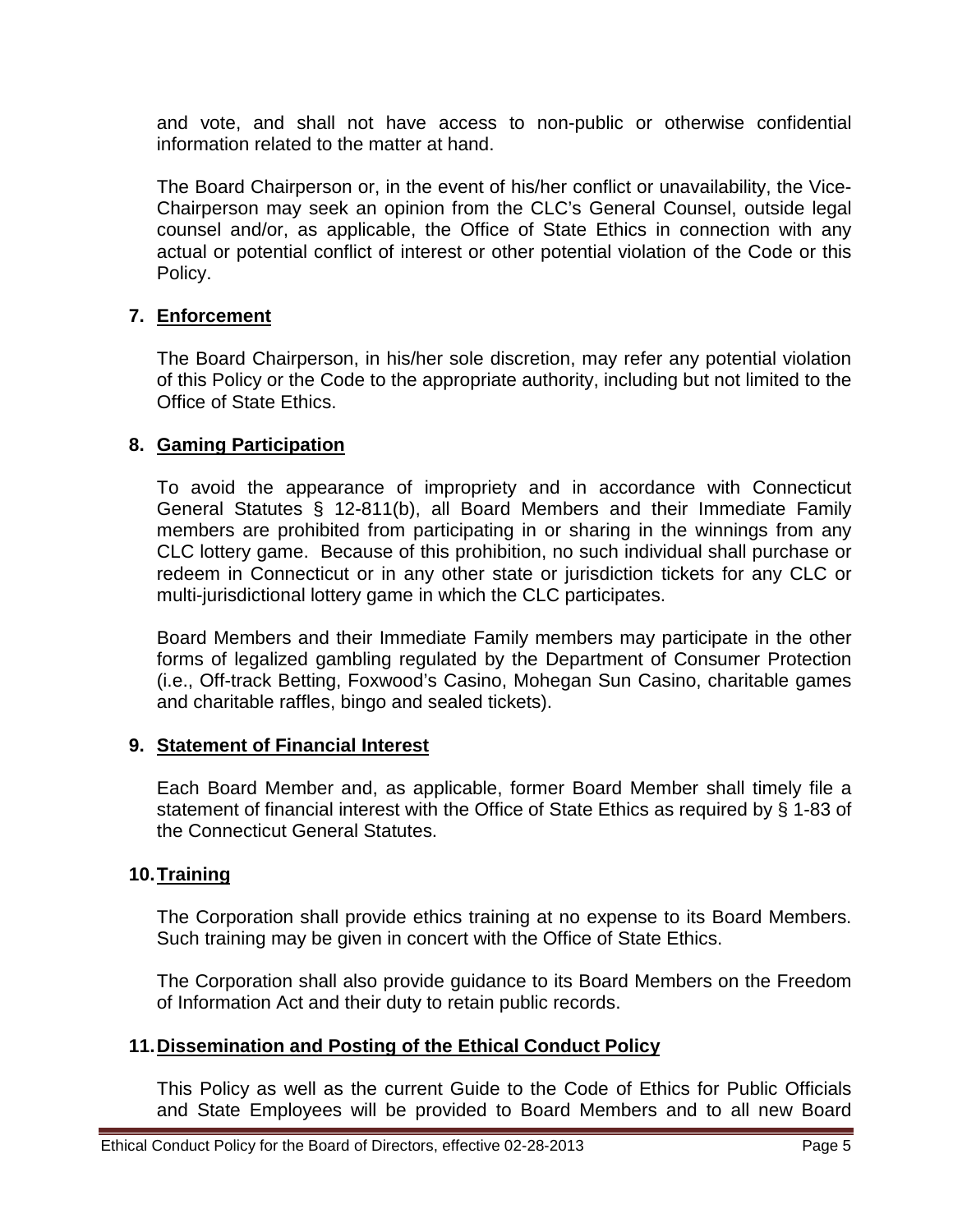Members upon appointment in accordance with § 12-802(b) of the Connecticut General Statutes. This Policy shall be posted on the CLC's website.

Date Issued: Approved by the Board of Directors on 02-28-2013 with an effective date of 02-28-2013

\_\_\_\_\_\_\_\_\_\_\_\_\_\_\_\_\_\_\_\_\_\_\_\_\_\_\_\_\_\_\_\_\_\_\_\_\_\_\_\_\_\_\_\_\_\_\_\_\_\_\_\_\_\_\_\_\_\_\_\_\_\_\_\_\_\_\_\_\_\_\_\_

Distribution: All CLC Board Members